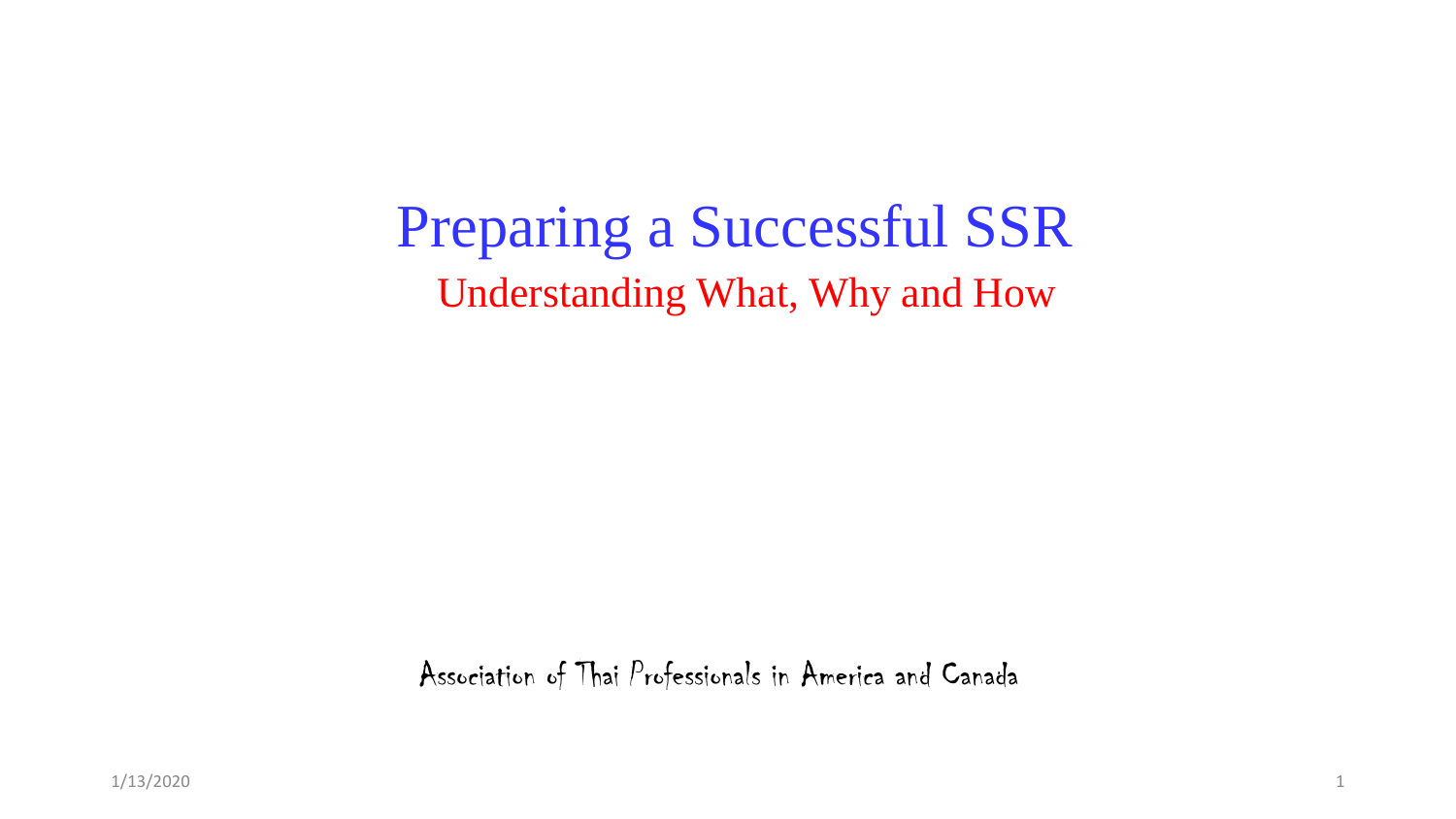### Three Key Steps to Prepare for ABET

- 1. Make sure that Curriculum is in compliance with ABET Criterion 5
- **2. Prepare Self-Study Report and all supporting documents**  NEXT
- **3.** Prepare for and Host the actual site visit by ABET PEVs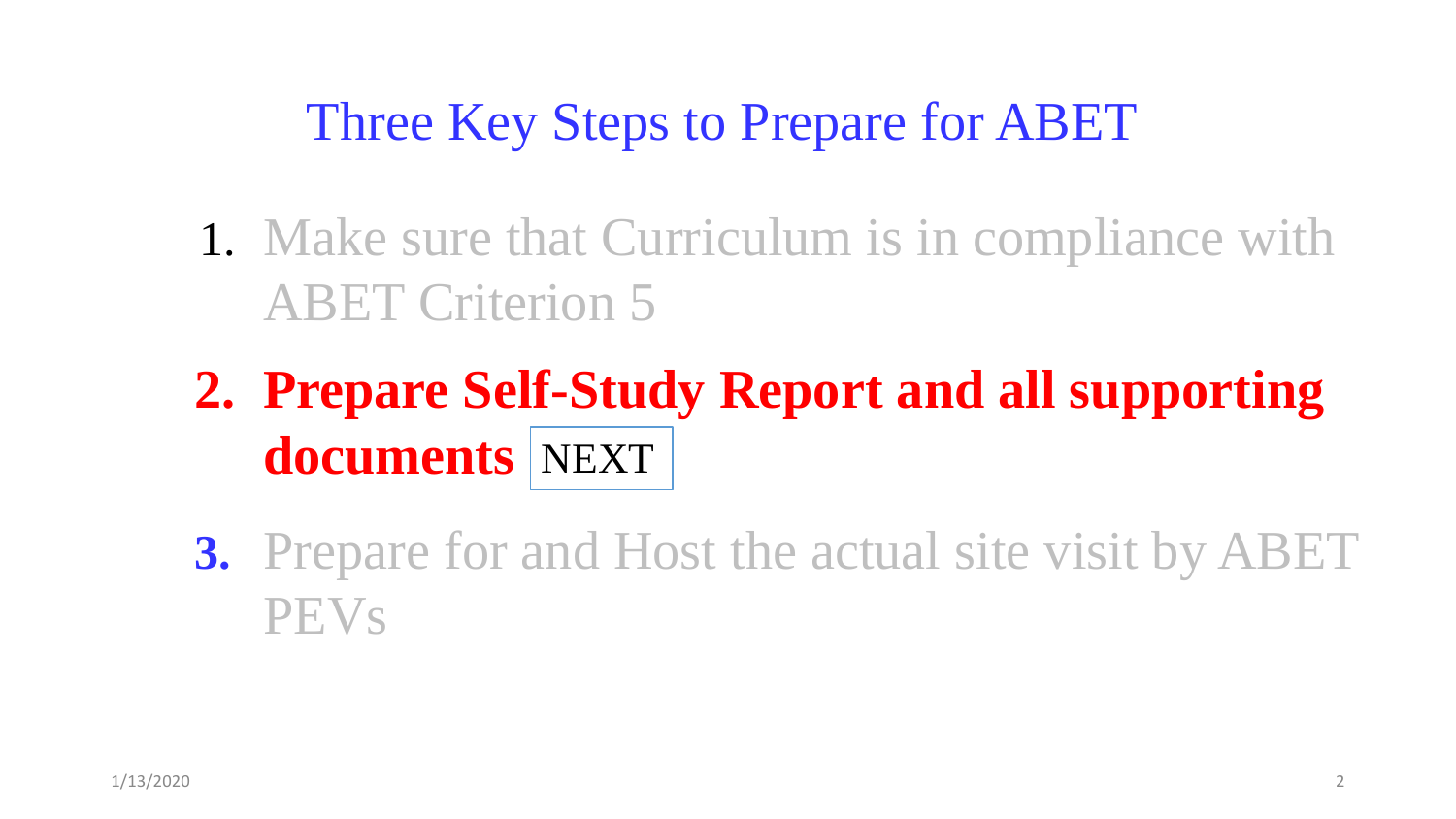# What is SSR?

A Self-Study Report (SSR) is a detailed documentation of:

- 1. the process and the conclusions of a self-assessment and evaluation performed by the program faculty to convincingly demonstrate that the degree program/curriculum **complies** with all eight General Criteria and Program Criteria (if any) set forth by ABET and the respective professional organizations.
- 2. Actions taken (along with their impacts, if available) to continuously improve the curriculum and/or to achieve or strengthen compliance of any criteria found to be noncompliance or to have weak compliance.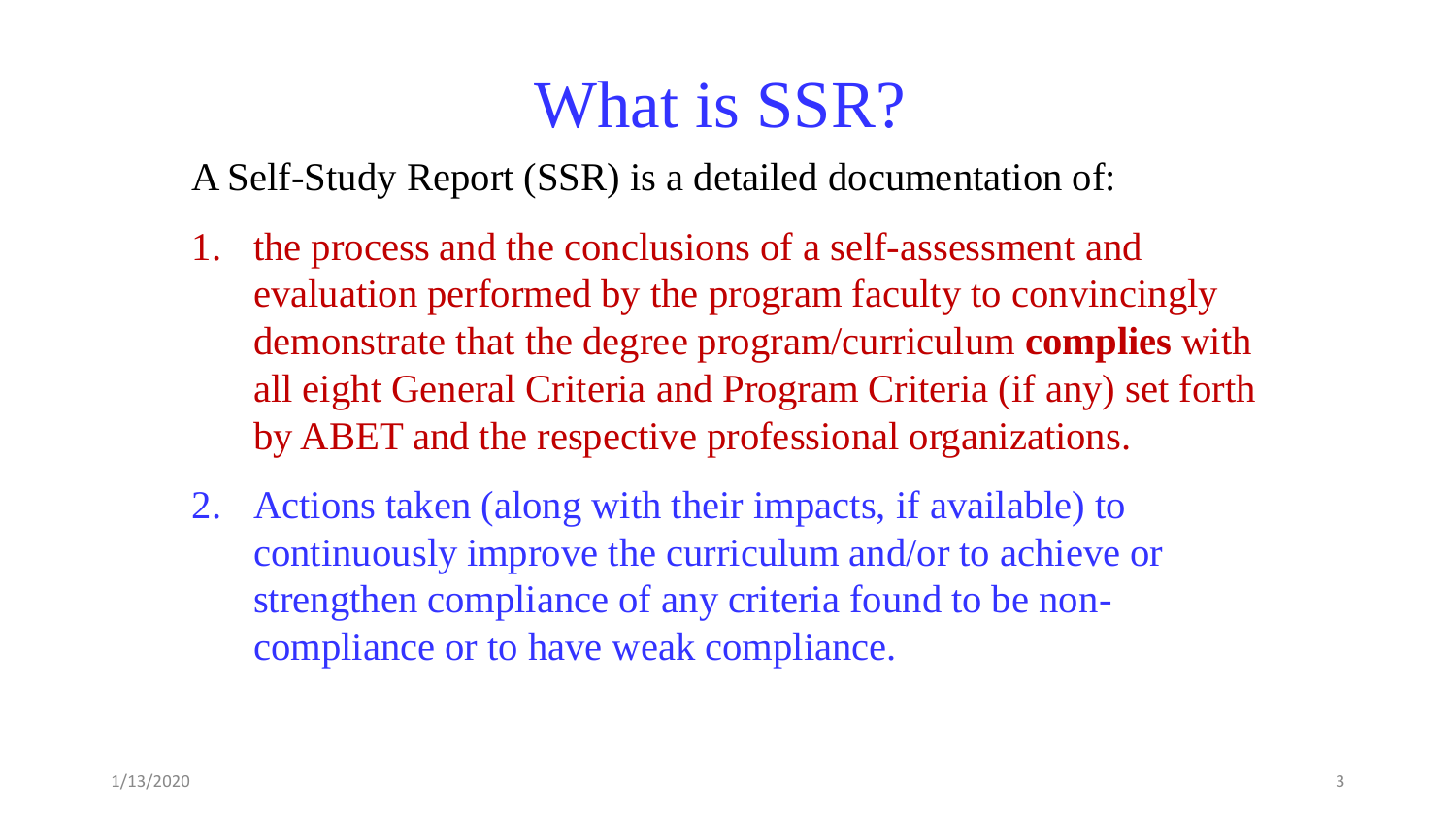# Why SSR?

- Essentially, the Program Evaluator (PEV) assigned to your degree program is the primary person who will determine whether or not your degree program is in compliance with ABET criteria (8 general criteria + program criteria).
- The PEV will rely solely on two major sources of information: **the SSR** and information collected during **the site visit**.
- The SSR will be the **major source of information** that the PEV will rely on. Information collected during the site visit will be either those that **cannot be found in the SSR** or those that are used to **corroborate** some SSR information

This is why preparing the SSR is the most important task to be performed by the program faculty.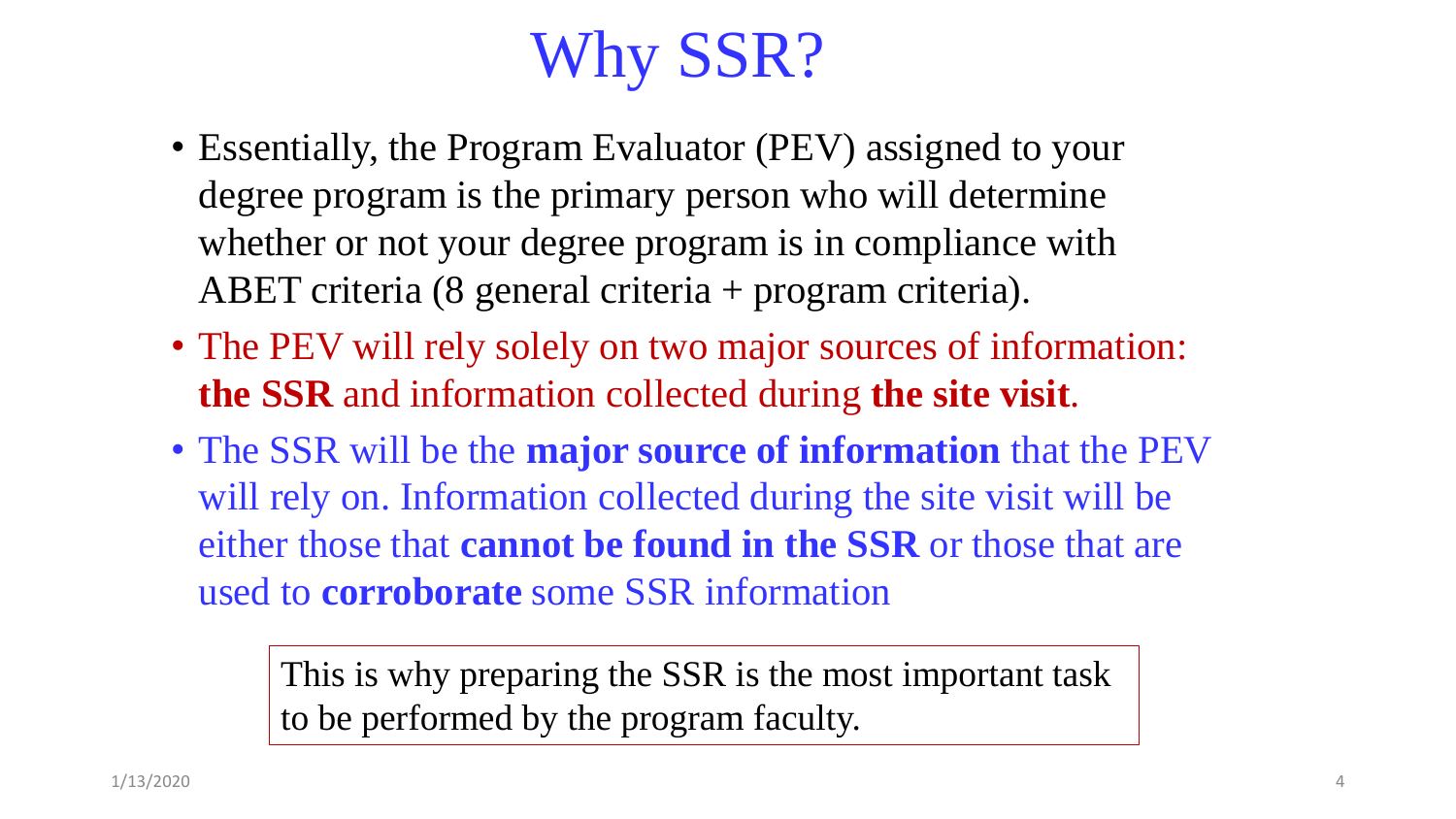#### The Vital Phase Preparation of the SSR

Before embarking on this defining phase, here are some useful tips to keep in mind:

**1. Know your audience and his/her goal**:

The SSR is prepared for essentially ONE audience: **the PEV**

**2. Aim Compliance**--Compliance is the **ONLY GOAL:**

Remember that the goal of the SSR is to convincingly demonstrate to the PEV that your degree program is in compliance with all ABET criteria and Program Criteria

#### 3. **Understand Compliance**:

To achieve compliance, you must understand what "compliance" means. This means you must fully understand all 8 general criteria and program criteria (if any) and what the ABET/PEV considers as compliance for each criterion. Then focus on providing well-thought out and well-justified arguments drawn from your wellconducted self assessment and evaluation of your degree program to address compliance metrics that the ABET/PEV is looking for.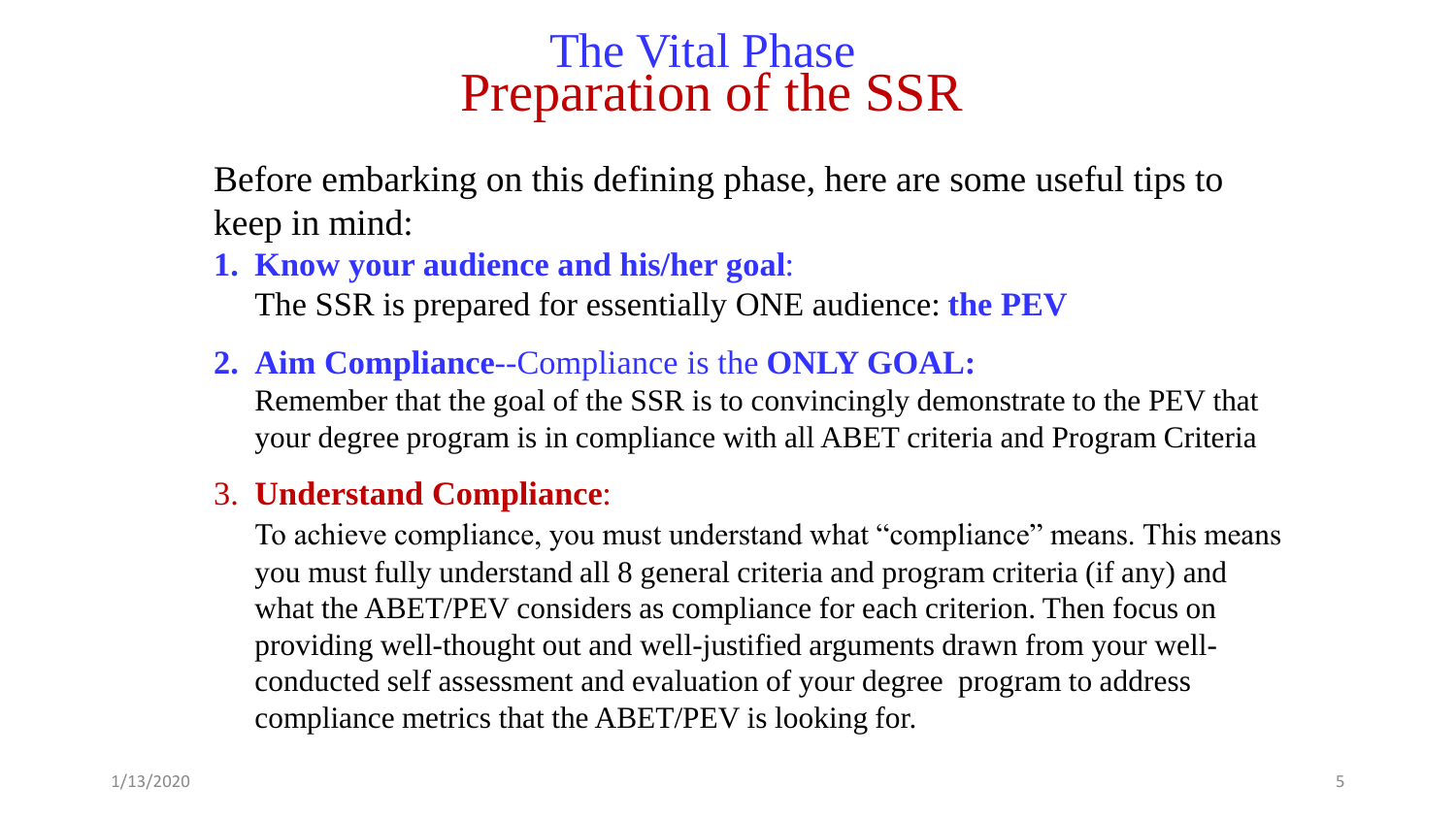### To comply with ABET Criteria

- Understand what the PEV will be looking for in the SSR before, during and after the ABET visit (see the PEV Worksheet--Form E341)
- PEV uses this form to check off whether there are any shortcomings in the program, based on each of the eight ABET criteria plus Program Criteria.
- The GOAL is to receive no shortcoming  $(C, W, \text{or } D)$  at the exit interview. This will result in an NGR (Next General Review) grade--Re-accreditation for 6 more years. The PEV begins making this "first impression" assessment after reading the SSR before the site visit, which could bias the final impression, at the exit interview. Thus, preparing the best possible SSR is a prudent strategy.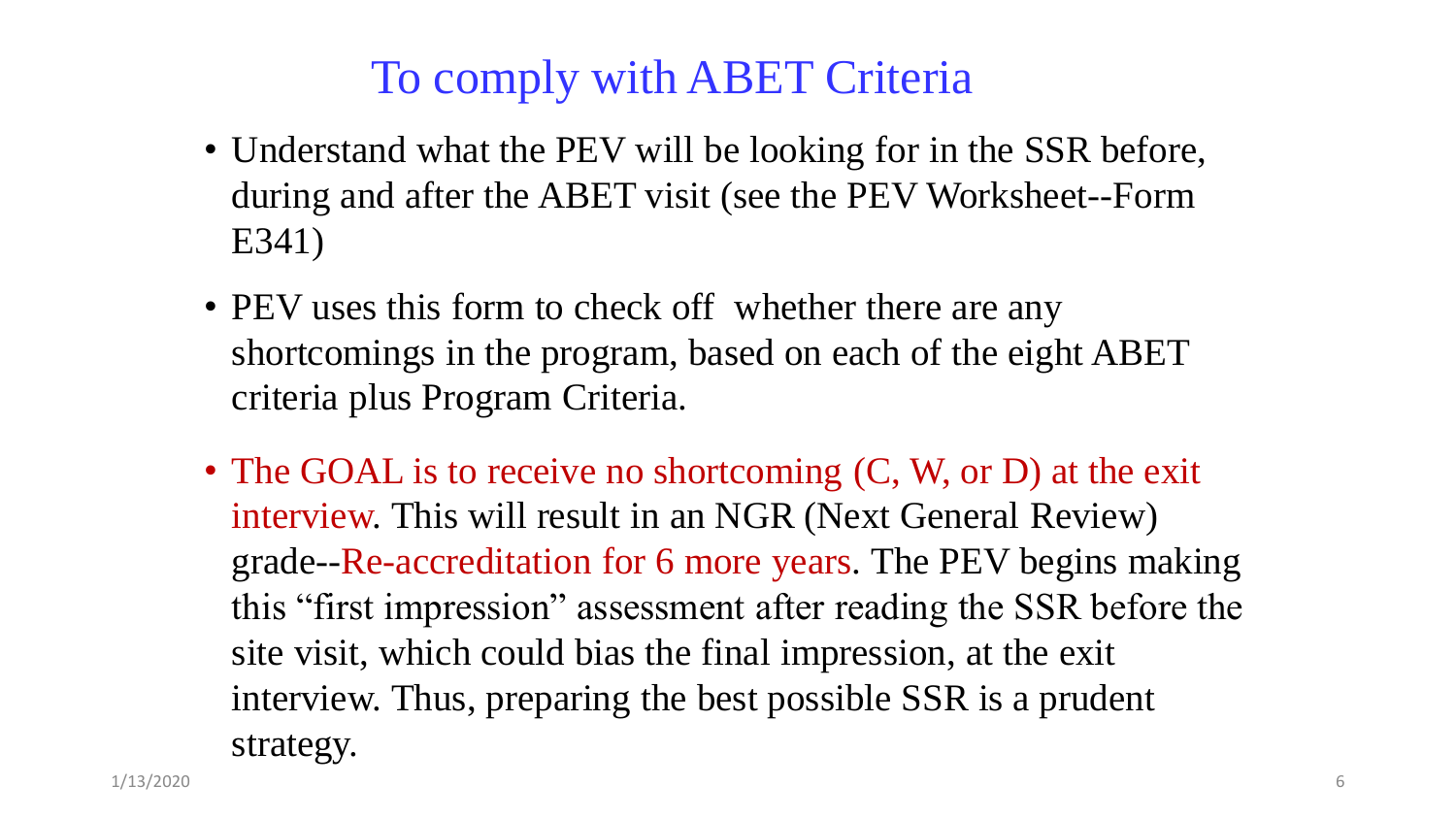### Writing a Successful SSR

A shortcoming can be either

**Deficiency (D):** *Program does NOT satisfy* criterion, policy, or procedure.

**Weakness (W)**: *Program lacks strength of compliance* with a criterion, policy, or procedure to ensure that the quality of the program will not be compromised. Therefore, remedial action is required to strengthen compliance prior to the next evaluation

**Concern (C) :** *Program satisfies* the criterion, policy, or procedure; however, the *potential exists for the situation to change* such that the criterion, policy, or procedure may not be satisfied. Concern is not a milder form of Weakness!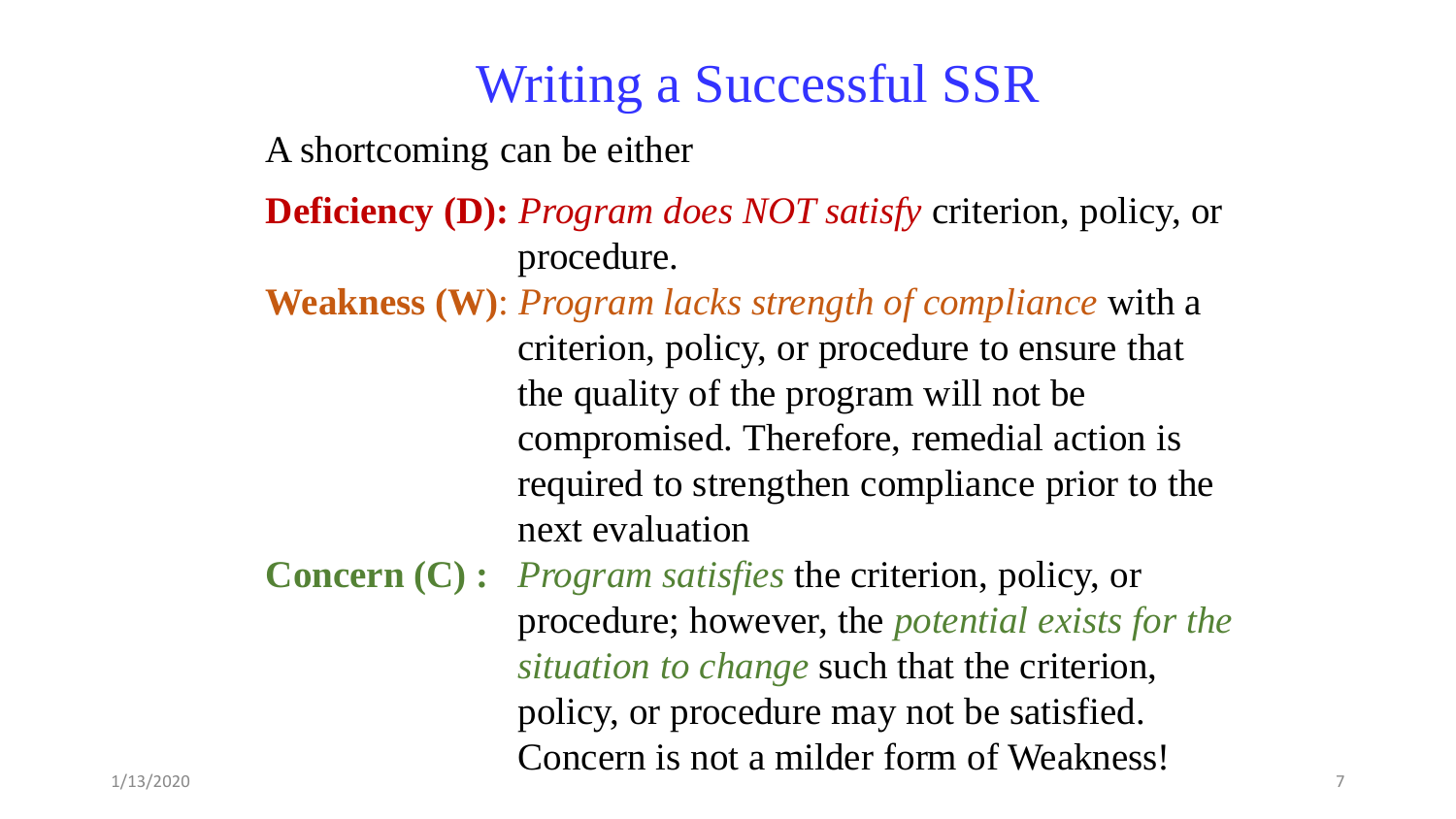#### Recalling The Underlying Premise:

A good undergraduate engineering degree program must

- produce graduates who are well-equipped and ready to enter the job market in their chosen fields and who will continue to grow and be successful in their life-long careers.
- Continually assess student outcomes (knowledge and skills students have acquired at the time of graduation) and use the results to continually make improvement on the structure, content, and delivery of the curriculum
- Have program educational objectives that are consistent with the institution and serve the needs of constituencies.
- Have curriculum that include (1) **minimum requirements on basic sciences and math (30 credits),** and (2) **major design experience**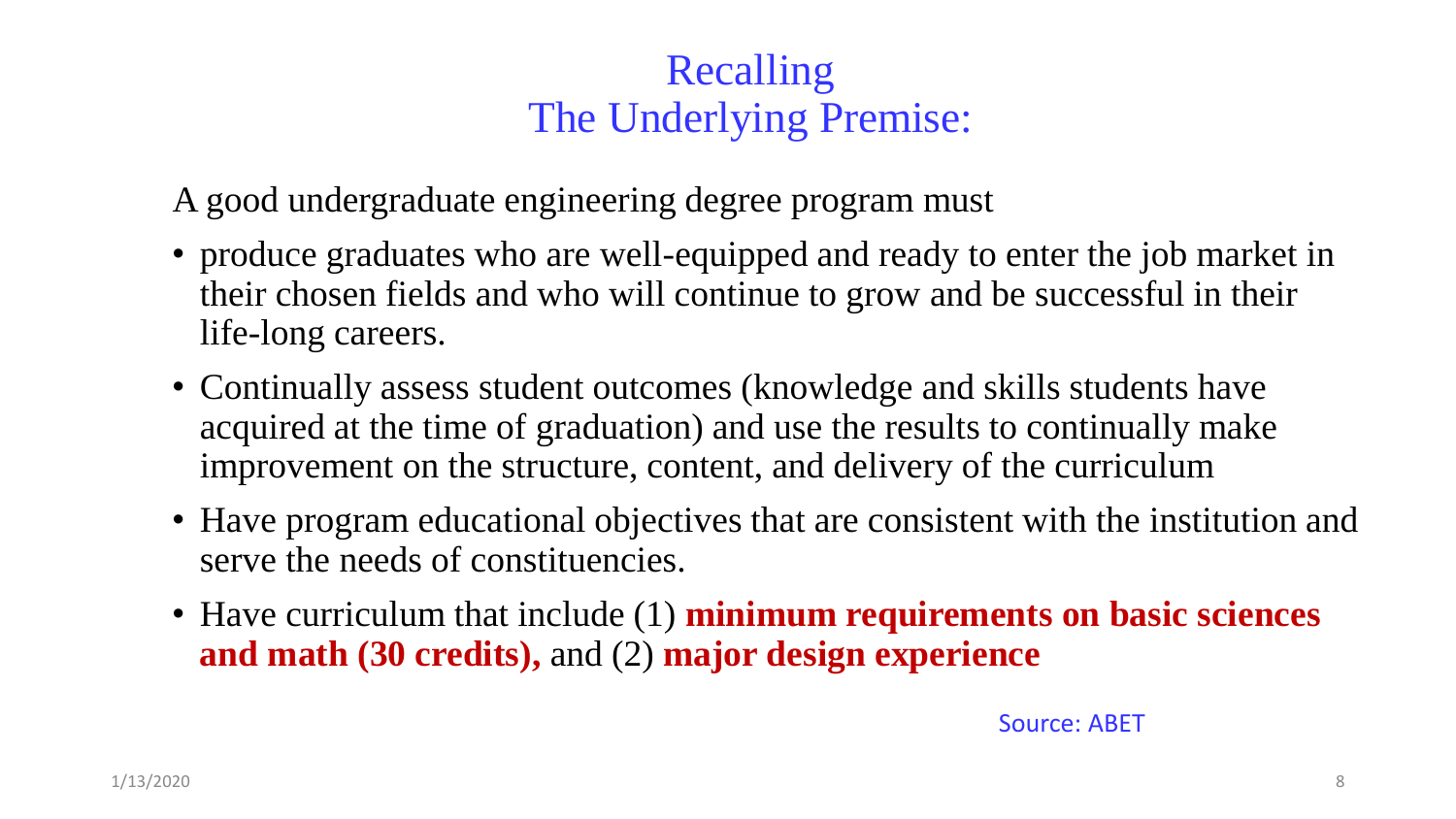### Recalling Key Features of ABET system

- **Outcome-based** (goal-driven not input-driven)
- **Emphasis on the establishment, maintenance and documentation of well-defined processes** (including procedures, steps, and timing) to
	- Develop PEOs and SOs
	- Periodically Review and Update PEOs
	- Assess and Evaluate SOs
	- Use SOs evaluation results (and periodic review of PEOs) to do CQI
- Curriculum requirements that include **(1) minimum requirements on basic sciences and math (30 credits),** and (2) **major design experience**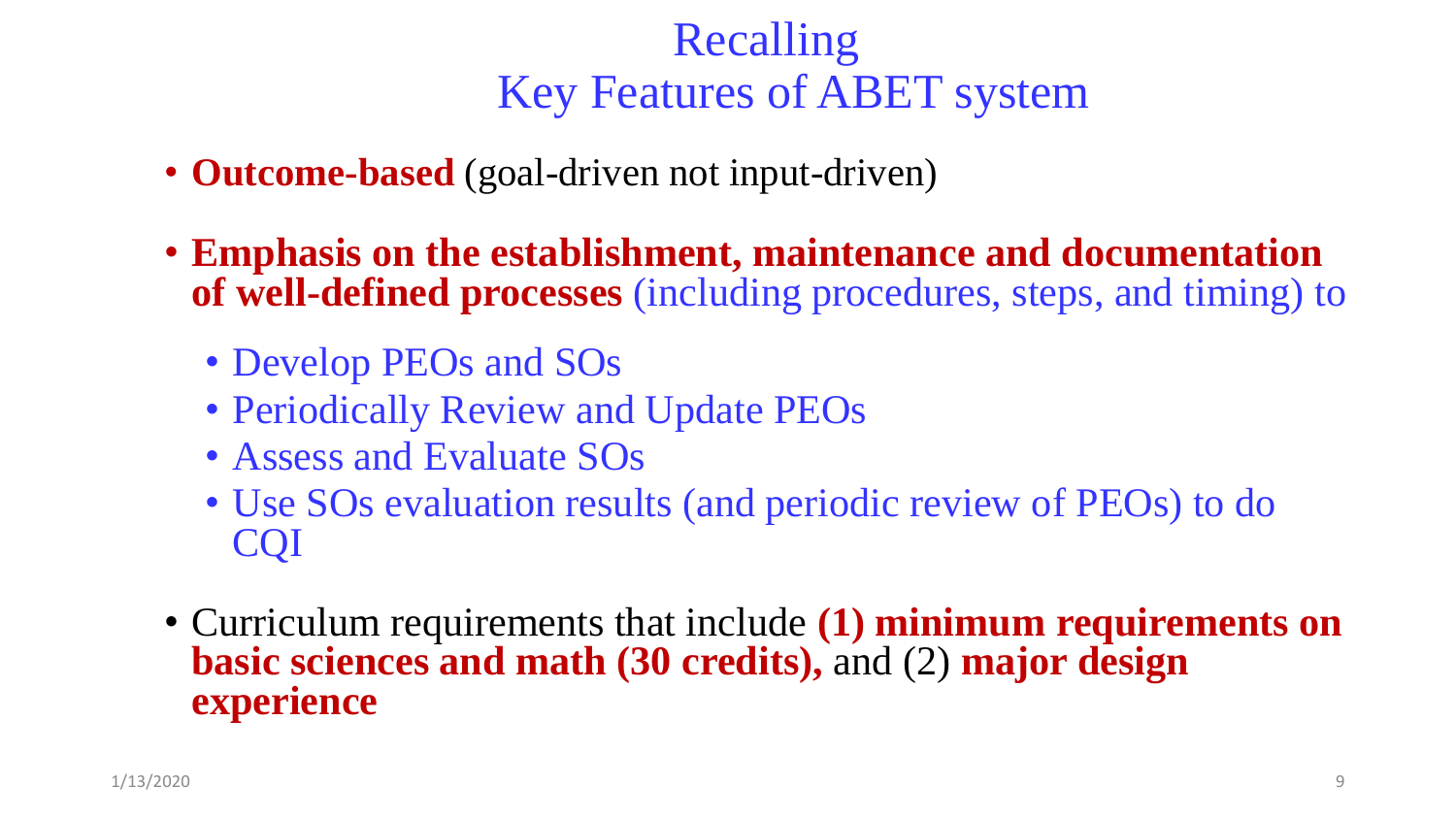What does it take to get an ABET Accreditation?

To demonstrate COMPLIANCE with the following criteria

**General Criteria**

Criterion 1: STUDENTS **Criterion 2: PROGRAM EDUCATIONAL OBJECTIVES Criterion 3: STUDENT OUTCOMES Criterion 4: CONTINUOUS (QUALITY) IMPROVEMENT Criterion 5: CURRICULUM** Criterion 6: FACULTY

Criterion 7: FACILITIES

Criterion 8: INSTITUTIONAL SUPPORT

### **Program Criteria**

- Developed specifically for individual programs by their respective professional associations/societies
- $\bullet$  Some programs do not have any  $\bullet$  1/13/2020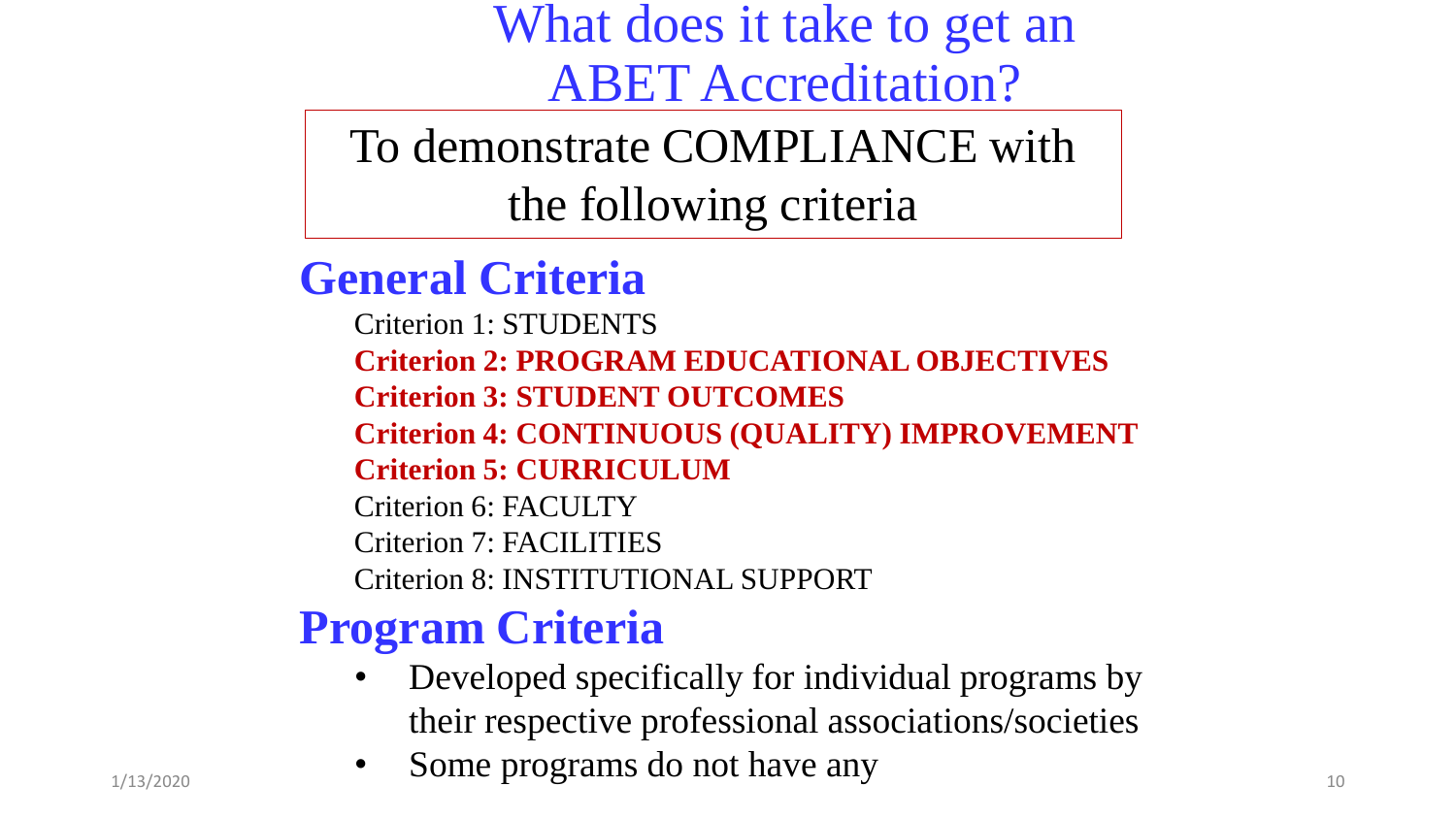### Sections in Self-Study Report (SSR)

Background Information

General Criteria

Criterion 1: STUDENTS **Criterion 2: PROGRAM EDUCATIONAL OBJECTIVES Criterion 3: STUDENT OUTCOMES Criterion 4: CONTINUOUS (QUALITY) IMPROVEMENT Criterion 5: CURRICULUM** Criterion 6: FACULTY Criterion 7: FACILITIES Criterion 8: INSTITUTIONAL SUPPORT

Program Criteria

Appendix A-Course Syllabi Appendix B-Faculty Vitae Appendix C-Equipment Appendix D-Institutional Summary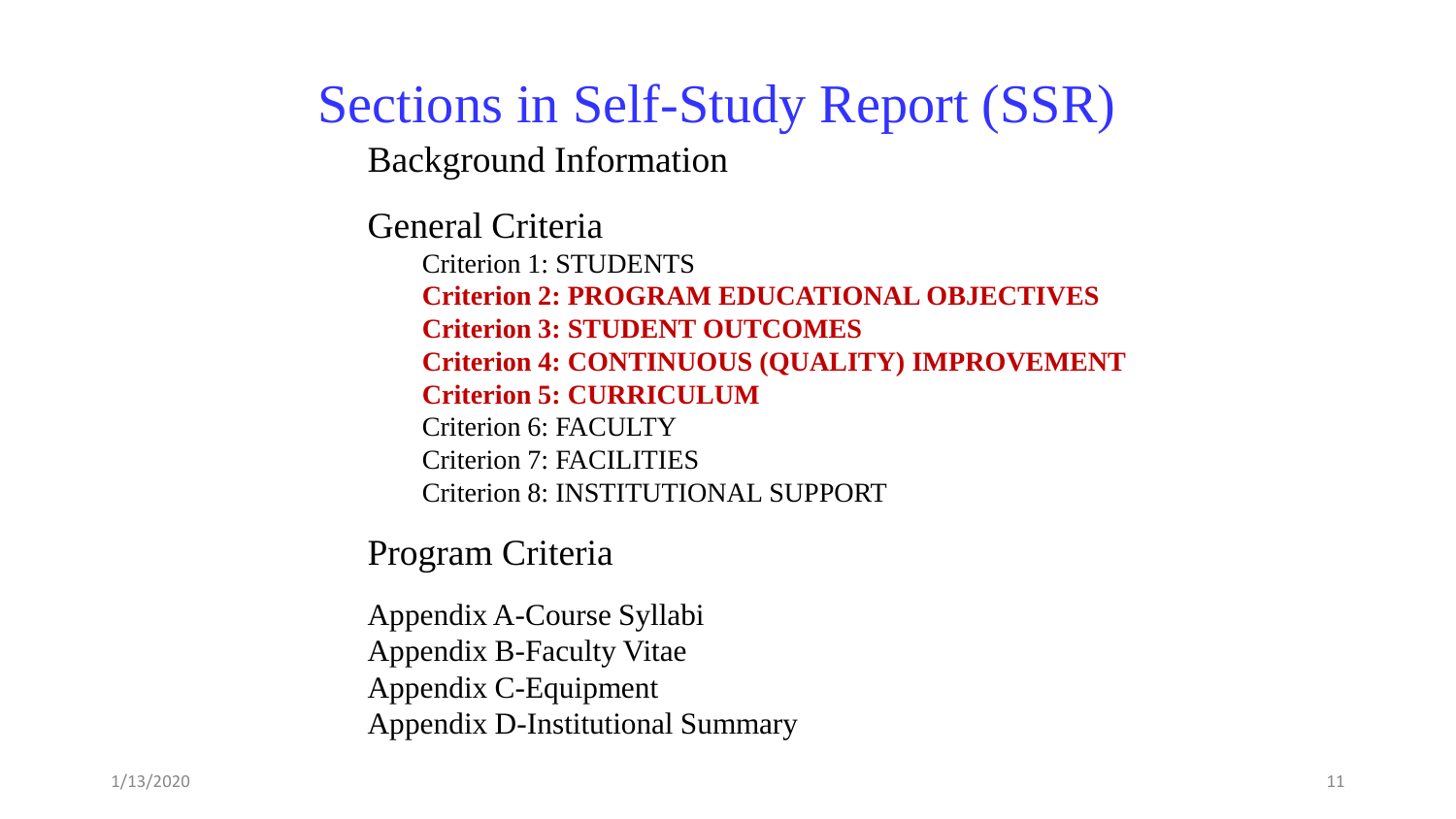Cornerstone of the ABET system: Criteria 2, 3 and 4

- •Emphasis on Outcome Assessment and Evaluation and use of Results for Continuous Improvement
- Emphasis on establishment, maintenance and documentation of well-defined processes (including procedures, steps, and timing) to
	- Establish PEOs and SOs
	- Periodically Review and Update PEOs
	- Assess and Evaluate SOs
	- Use SOs evaluation results (and periodic review of PEOs) to do CQI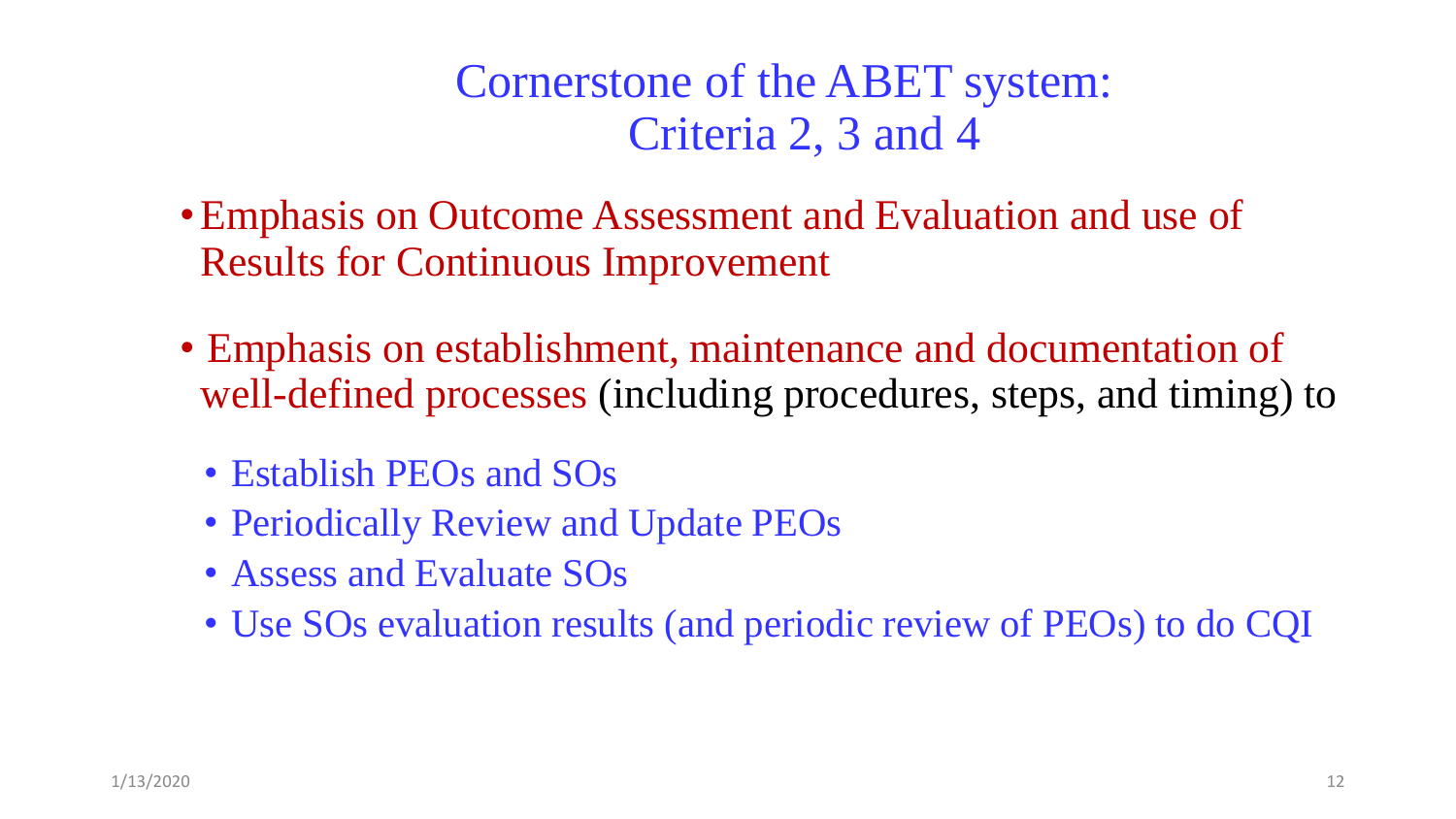# Goals of the Workshop

- To provide an overview of the ABET Accreditation system and process to set in motion the preparation for a successful ABET Accreditation endeavor
- To help initiate the preparation of the Self Study Report (SSR) by focusing on
	- 1. The development of Program Educational Objectives (PEOs) along with the plan and process for periodic review of PEOs
	- 2. Selection of instruments for assessing Student Outcomes (SOs) along with the development of data collection plan
- To demonstrate how to perform an actual assessment and evaluation of SOs using data collected
- To use results of SOs assessment/evaluation to develop an action plan for Continuous Improvement
- To learn how to prepare the remaining parts of SSR: Criterion 1 Students; Criterion 5 Curriculum; Criterion 6 Faculty; Criterion 7 Facilities; Criterion 8 Institutional Support; and Program Criteria (if any)
- To learn how to prepare for the actual site visit by the ABET PEV team